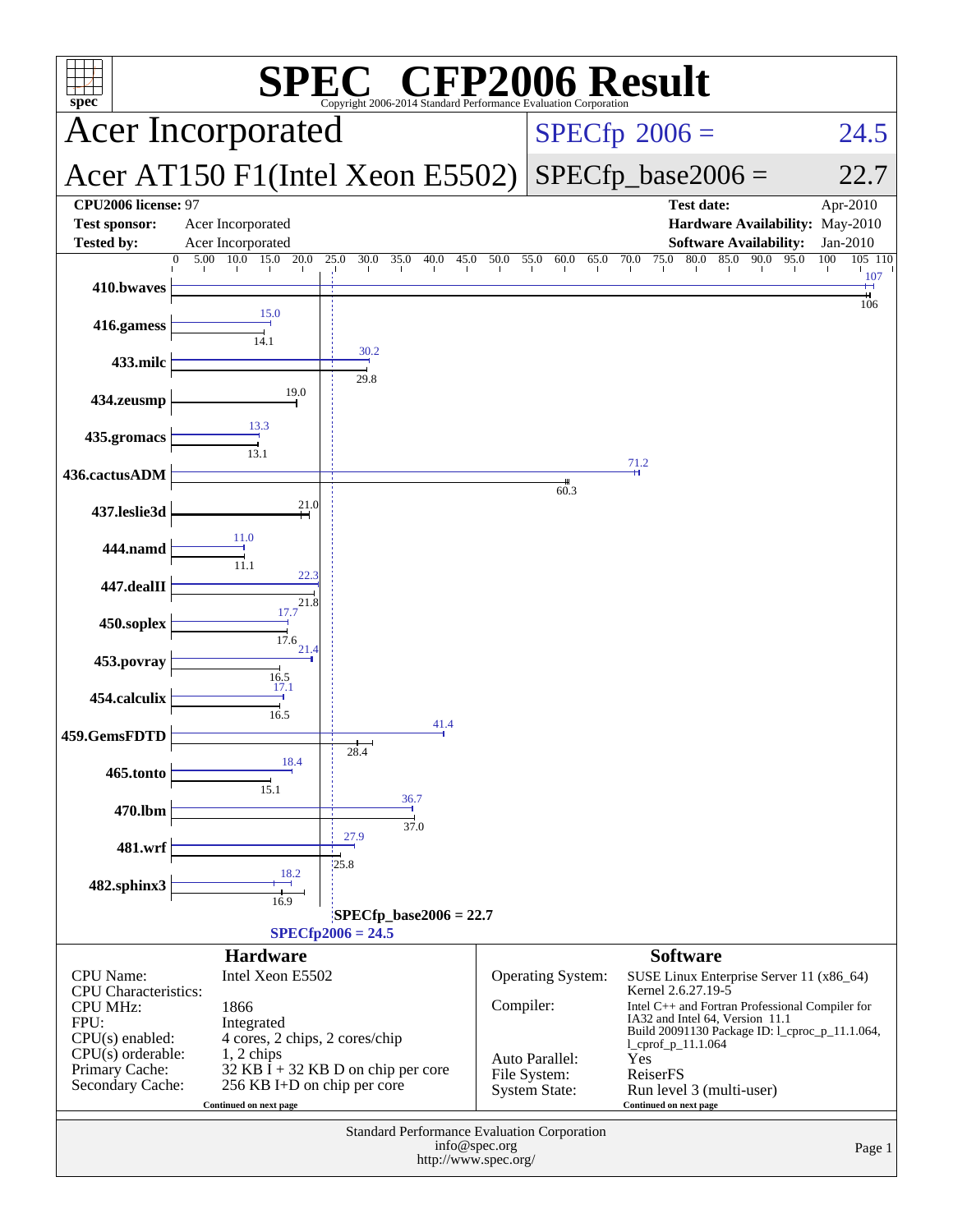| <b>SPEC CFP2006 Result</b><br>TTT<br>$spec^*$<br>Copyright 2006-2014 Standard Performance Evaluation Corporation |                       |                   |                             |              |                       |                |                                                                |                     |                       |                               |                                 |                     |
|------------------------------------------------------------------------------------------------------------------|-----------------------|-------------------|-----------------------------|--------------|-----------------------|----------------|----------------------------------------------------------------|---------------------|-----------------------|-------------------------------|---------------------------------|---------------------|
| <b>Acer Incorporated</b>                                                                                         |                       |                   |                             |              |                       | $SPECfp2006 =$ |                                                                |                     |                       | 24.5                          |                                 |                     |
| Acer AT150 F1(Intel Xeon E5502)                                                                                  |                       |                   |                             |              |                       |                |                                                                |                     | $SPECfp\_base2006 =$  |                               |                                 | 22.7                |
| CPU <sub>2006</sub> license: 97                                                                                  |                       |                   |                             |              |                       |                |                                                                |                     | <b>Test date:</b>     |                               |                                 | Apr-2010            |
| <b>Test sponsor:</b>                                                                                             |                       | Acer Incorporated |                             |              |                       |                |                                                                |                     |                       |                               | Hardware Availability: May-2010 |                     |
| <b>Tested by:</b><br>L <sub>3</sub> Cache:                                                                       |                       | Acer Incorporated | $4 MB I+D$ on chip per chip |              |                       |                |                                                                |                     |                       | <b>Software Availability:</b> |                                 | Jan-2010            |
| Other Cache:                                                                                                     |                       | None              |                             |              |                       |                | <b>Base Pointers:</b><br>64-bit<br>32/64-bit<br>Peak Pointers: |                     |                       |                               |                                 |                     |
| Other Software:<br>Memory:<br>24 GB (12 x 2GB DDR3-1333 RDIMM, running at 800<br>MHz)                            |                       |                   |                             |              |                       | None           |                                                                |                     |                       |                               |                                 |                     |
| Disk Subsystem:<br>Other Hardware:                                                                               |                       | None              | 1000 GB SATAII, 7200 RPM    |              |                       |                |                                                                |                     |                       |                               |                                 |                     |
| <b>Results Table</b>                                                                                             |                       |                   |                             |              |                       |                |                                                                |                     |                       |                               |                                 |                     |
|                                                                                                                  |                       |                   | <b>Base</b>                 |              |                       |                | <b>Peak</b>                                                    |                     |                       |                               |                                 |                     |
| <b>Benchmark</b><br>410.bwaves                                                                                   | <b>Seconds</b><br>128 | Ratio<br>106      | <b>Seconds</b><br>128       | Ratio<br>106 | <b>Seconds</b><br>127 | Ratio<br>107   | <b>Seconds</b><br>127                                          | <b>Ratio</b><br>107 | <b>Seconds</b><br>129 | <b>Ratio</b><br>106           | <b>Seconds</b><br>127           | <b>Ratio</b><br>107 |
| 416.gamess                                                                                                       | 1391                  | 14.1              | 1393                        | 14.1         | 1392                  | 14.1           | 1301                                                           | 15.0                | 1303                  | 15.0                          | 1302                            | <b>15.0</b>         |
| 433.milc                                                                                                         | 308                   | 29.8              | 309                         | 29.7         | 308                   | 29.8           | 305                                                            | 30.1                | 304                   | 30.2                          | 304                             | 30.2                |
| 434.zeusmp                                                                                                       | 481                   | 18.9              | 477                         | 19.1         | 480                   | 19.0           | 481                                                            | 18.9                | 477                   | 19.1                          | 480                             | 19.0                |
| 435.gromacs                                                                                                      | 546                   | 13.1              | 543                         | 13.1         | 544                   | 13.1           | 535                                                            | 13.3                | 535                   | 13.3                          | 535                             | 13.3                |
| 436.cactusADM                                                                                                    | 197                   | 60.6              | 198                         | 60.3         | 199                   | 60.0           | <b>168</b>                                                     | 71.2                | 168                   | 71.3                          | 169                             | 70.6                |
| 437.leslie3d                                                                                                     | 448                   | 21.0              | 448                         | 21.0         | 477                   | 19.7           | <u>448</u>                                                     | 21.0                | 448                   | 21.0                          | 477                             | 19.7                |
| 444.namd                                                                                                         | 721                   | 11.1              | 721                         | 11.1         | 721                   | 11.1           | 729                                                            | <b>11.0</b>         | 728                   | 11.0                          | 729                             | 11.0                |
| 447.dealII                                                                                                       | 526                   | 21.8              | 526                         | 21.7         | 525                   | 21.8           | 512                                                            | 22.3                | 512                   | 22.3                          | 512                             | 22.3                |
| 450.soplex                                                                                                       | 476                   | 17.5              | 475                         | 17.6         | 474                   | 17.6           | 470                                                            | 17.8                | 470                   | 17.7                          | 470                             | 17.7                |
| 453.povray                                                                                                       | 323                   | 16.5              | 323                         | 16.5         | 323                   | 16.5           | 249                                                            | 21.4                | 248                   | 21.5                          | 250                             | 21.3                |
| 454.calculix                                                                                                     | 501                   | 16.5              | 500                         | 16.5         | 501                   | 16.5           | 485                                                            | 17.0                | 483                   | 17.1                          | 484                             | 17.1                |
| 459.GemsFDTD                                                                                                     | 375                   | 28.3              | 346                         | 30.6         | 374                   | 28.4           | 256                                                            | 41.4                | 256                   | 41.4                          | 256                             | 41.5                |
| 465.tonto                                                                                                        | 652                   | 15.1              | 653                         | 15.1         | 651                   | 15.1           | 535                                                            | <b>18.4</b>         | 535                   | 18.4                          | 535                             | 18.4                |
| 470.1bm                                                                                                          | 372                   | 37.0              | 372                         | 37.0         | 372                   | 37.0           | 375                                                            | 36.7                | 374                   | 36.7                          | 375                             | 36.6                |
| 481.wrf                                                                                                          | 433                   | 25.8              | 433                         | 25.8         | 433                   | 25.8           | 401                                                            | 27.9                | 401                   | 27.9                          | 401                             | 27.8                |
| 482.sphinx3                                                                                                      | 962                   | 20.3              | 1168                        | 16.7         | 1154                  | 16.9           | 1067                                                           | 18.3                | 1249                  | 15.6                          | 1073                            | 18.2                |

**[Operating System Notes](http://www.spec.org/auto/cpu2006/Docs/result-fields.html#OperatingSystemNotes)**

'ulimit -s unlimited' was set for stacksize unlimited

### **[General Notes](http://www.spec.org/auto/cpu2006/Docs/result-fields.html#GeneralNotes)**

OMP NUM\_THREADS set to number of cores KMP\_AFFINITY set to granularity=fine,scatter KMP\_STACKSIZE set to 200M This result was measured on the Gateway GT150 F1. The Acer AT150 F1 and Gateway GT150 F1 are electronically equivalent. Binaries were compiled on SLES 10 with Binutils 2.18.50.0.7.20080502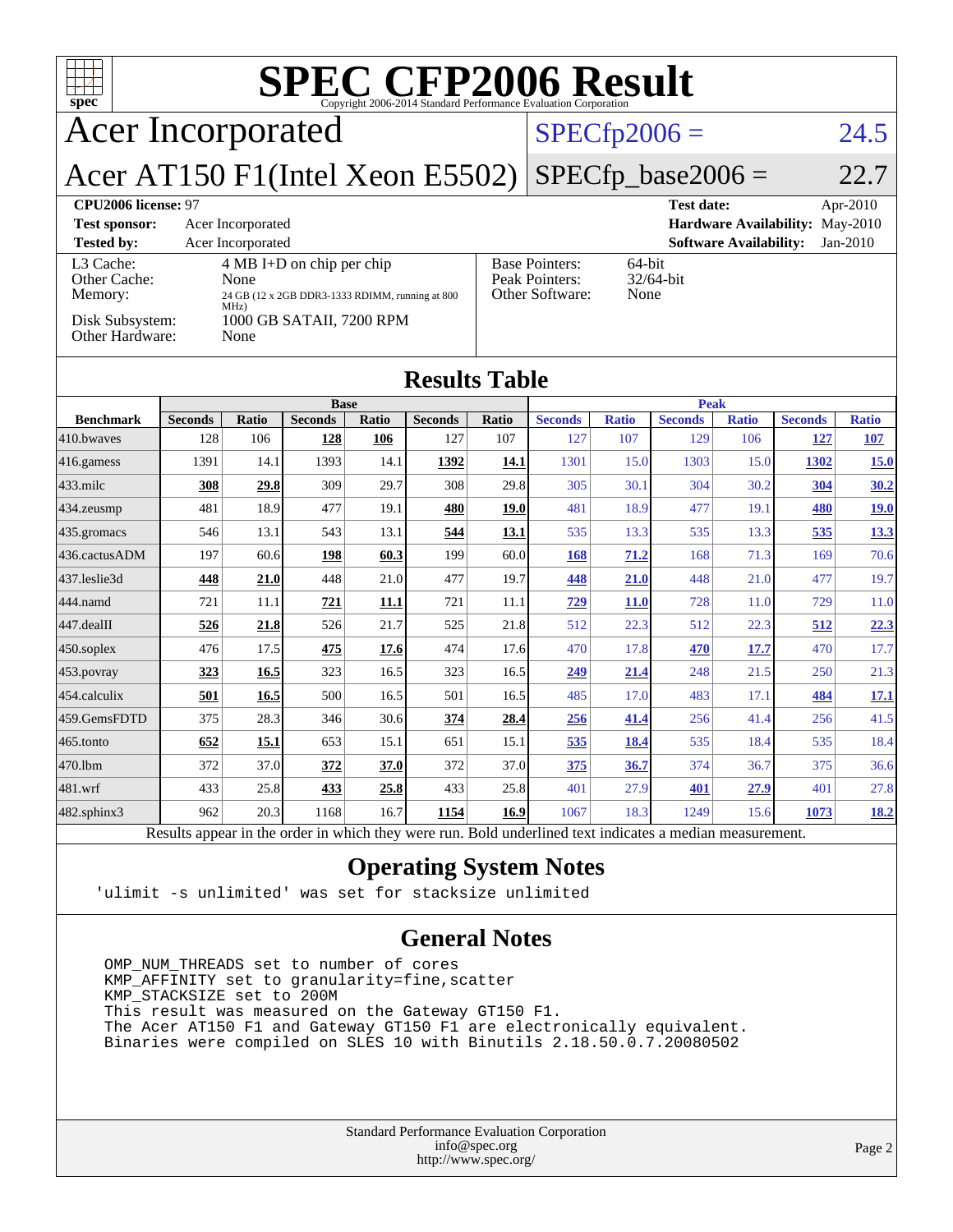

# **[SPEC CFP2006 Result](http://www.spec.org/auto/cpu2006/Docs/result-fields.html#SPECCFP2006Result)**

Acer Incorporated

 $SPECTp2006 = 24.5$ 

Acer AT150 F1(Intel Xeon E5502)  $SPECTp\_base2006 = 22.7$ 

**[CPU2006 license:](http://www.spec.org/auto/cpu2006/Docs/result-fields.html#CPU2006license)** 97 **[Test date:](http://www.spec.org/auto/cpu2006/Docs/result-fields.html#Testdate)** Apr-2010 **[Test sponsor:](http://www.spec.org/auto/cpu2006/Docs/result-fields.html#Testsponsor)** Acer Incorporated **[Hardware Availability:](http://www.spec.org/auto/cpu2006/Docs/result-fields.html#HardwareAvailability)** May-2010 **[Tested by:](http://www.spec.org/auto/cpu2006/Docs/result-fields.html#Testedby)** Acer Incorporated **[Software Availability:](http://www.spec.org/auto/cpu2006/Docs/result-fields.html#SoftwareAvailability)** Jan-2010

# **[Base Compiler Invocation](http://www.spec.org/auto/cpu2006/Docs/result-fields.html#BaseCompilerInvocation)**

[C benchmarks](http://www.spec.org/auto/cpu2006/Docs/result-fields.html#Cbenchmarks): icc  $-m64$ 

[C++ benchmarks:](http://www.spec.org/auto/cpu2006/Docs/result-fields.html#CXXbenchmarks) [icpc -m64](http://www.spec.org/cpu2006/results/res2010q3/cpu2006-20100608-11697.flags.html#user_CXXbase_intel_icpc_64bit_bedb90c1146cab66620883ef4f41a67e)

[Fortran benchmarks](http://www.spec.org/auto/cpu2006/Docs/result-fields.html#Fortranbenchmarks): [ifort -m64](http://www.spec.org/cpu2006/results/res2010q3/cpu2006-20100608-11697.flags.html#user_FCbase_intel_ifort_64bit_ee9d0fb25645d0210d97eb0527dcc06e)

[Benchmarks using both Fortran and C](http://www.spec.org/auto/cpu2006/Docs/result-fields.html#BenchmarksusingbothFortranandC): [icc -m64](http://www.spec.org/cpu2006/results/res2010q3/cpu2006-20100608-11697.flags.html#user_CC_FCbase_intel_icc_64bit_0b7121f5ab7cfabee23d88897260401c) [ifort -m64](http://www.spec.org/cpu2006/results/res2010q3/cpu2006-20100608-11697.flags.html#user_CC_FCbase_intel_ifort_64bit_ee9d0fb25645d0210d97eb0527dcc06e)

## **[Base Portability Flags](http://www.spec.org/auto/cpu2006/Docs/result-fields.html#BasePortabilityFlags)**

| 410.bwaves: -DSPEC CPU LP64                 |                                                                |
|---------------------------------------------|----------------------------------------------------------------|
| 416.gamess: - DSPEC_CPU_LP64                |                                                                |
| 433.milc: -DSPEC CPU LP64                   |                                                                |
| 434.zeusmp: -DSPEC_CPU_LP64                 |                                                                |
| 435.gromacs: -DSPEC_CPU_LP64 -nofor_main    |                                                                |
| 436.cactusADM: -DSPEC CPU LP64 -nofor main  |                                                                |
| 437.leslie3d: -DSPEC CPU LP64               |                                                                |
| 444.namd: -DSPEC CPU LP64                   |                                                                |
| 447.dealII: -DSPEC CPU LP64                 |                                                                |
| 450.soplex: -DSPEC_CPU_LP64                 |                                                                |
| 453.povray: -DSPEC_CPU_LP64                 |                                                                |
| 454.calculix: - DSPEC CPU LP64 - nofor main |                                                                |
| 459.GemsFDTD: -DSPEC CPU LP64               |                                                                |
| 465.tonto: - DSPEC CPU LP64                 |                                                                |
| 470.1bm: - DSPEC CPU LP64                   |                                                                |
|                                             | 481.wrf: -DSPEC_CPU_LP64 -DSPEC_CPU_CASE_FLAG -DSPEC_CPU_LINUX |
| 482.sphinx3: -DSPEC_CPU_LP64                |                                                                |
|                                             |                                                                |

## **[Base Optimization Flags](http://www.spec.org/auto/cpu2006/Docs/result-fields.html#BaseOptimizationFlags)**

[C benchmarks](http://www.spec.org/auto/cpu2006/Docs/result-fields.html#Cbenchmarks): [-xSSE4.2](http://www.spec.org/cpu2006/results/res2010q3/cpu2006-20100608-11697.flags.html#user_CCbase_f-xSSE42_f91528193cf0b216347adb8b939d4107) [-ipo](http://www.spec.org/cpu2006/results/res2010q3/cpu2006-20100608-11697.flags.html#user_CCbase_f-ipo) [-O3](http://www.spec.org/cpu2006/results/res2010q3/cpu2006-20100608-11697.flags.html#user_CCbase_f-O3) [-no-prec-div](http://www.spec.org/cpu2006/results/res2010q3/cpu2006-20100608-11697.flags.html#user_CCbase_f-no-prec-div) [-static](http://www.spec.org/cpu2006/results/res2010q3/cpu2006-20100608-11697.flags.html#user_CCbase_f-static) [-parallel](http://www.spec.org/cpu2006/results/res2010q3/cpu2006-20100608-11697.flags.html#user_CCbase_f-parallel) [-opt-prefetch](http://www.spec.org/cpu2006/results/res2010q3/cpu2006-20100608-11697.flags.html#user_CCbase_f-opt-prefetch) [C++ benchmarks:](http://www.spec.org/auto/cpu2006/Docs/result-fields.html#CXXbenchmarks) [-xSSE4.2](http://www.spec.org/cpu2006/results/res2010q3/cpu2006-20100608-11697.flags.html#user_CXXbase_f-xSSE42_f91528193cf0b216347adb8b939d4107) [-ipo](http://www.spec.org/cpu2006/results/res2010q3/cpu2006-20100608-11697.flags.html#user_CXXbase_f-ipo) [-O3](http://www.spec.org/cpu2006/results/res2010q3/cpu2006-20100608-11697.flags.html#user_CXXbase_f-O3) [-no-prec-div](http://www.spec.org/cpu2006/results/res2010q3/cpu2006-20100608-11697.flags.html#user_CXXbase_f-no-prec-div) [-static](http://www.spec.org/cpu2006/results/res2010q3/cpu2006-20100608-11697.flags.html#user_CXXbase_f-static) [-parallel](http://www.spec.org/cpu2006/results/res2010q3/cpu2006-20100608-11697.flags.html#user_CXXbase_f-parallel) [-opt-prefetch](http://www.spec.org/cpu2006/results/res2010q3/cpu2006-20100608-11697.flags.html#user_CXXbase_f-opt-prefetch) [Fortran benchmarks](http://www.spec.org/auto/cpu2006/Docs/result-fields.html#Fortranbenchmarks): [-xSSE4.2](http://www.spec.org/cpu2006/results/res2010q3/cpu2006-20100608-11697.flags.html#user_FCbase_f-xSSE42_f91528193cf0b216347adb8b939d4107) [-ipo](http://www.spec.org/cpu2006/results/res2010q3/cpu2006-20100608-11697.flags.html#user_FCbase_f-ipo) [-O3](http://www.spec.org/cpu2006/results/res2010q3/cpu2006-20100608-11697.flags.html#user_FCbase_f-O3) [-no-prec-div](http://www.spec.org/cpu2006/results/res2010q3/cpu2006-20100608-11697.flags.html#user_FCbase_f-no-prec-div) [-static](http://www.spec.org/cpu2006/results/res2010q3/cpu2006-20100608-11697.flags.html#user_FCbase_f-static) [-parallel](http://www.spec.org/cpu2006/results/res2010q3/cpu2006-20100608-11697.flags.html#user_FCbase_f-parallel) [-opt-prefetch](http://www.spec.org/cpu2006/results/res2010q3/cpu2006-20100608-11697.flags.html#user_FCbase_f-opt-prefetch) [Benchmarks using both Fortran and C](http://www.spec.org/auto/cpu2006/Docs/result-fields.html#BenchmarksusingbothFortranandC): [-xSSE4.2](http://www.spec.org/cpu2006/results/res2010q3/cpu2006-20100608-11697.flags.html#user_CC_FCbase_f-xSSE42_f91528193cf0b216347adb8b939d4107) [-ipo](http://www.spec.org/cpu2006/results/res2010q3/cpu2006-20100608-11697.flags.html#user_CC_FCbase_f-ipo) [-O3](http://www.spec.org/cpu2006/results/res2010q3/cpu2006-20100608-11697.flags.html#user_CC_FCbase_f-O3) [-no-prec-div](http://www.spec.org/cpu2006/results/res2010q3/cpu2006-20100608-11697.flags.html#user_CC_FCbase_f-no-prec-div) [-static](http://www.spec.org/cpu2006/results/res2010q3/cpu2006-20100608-11697.flags.html#user_CC_FCbase_f-static) [-parallel](http://www.spec.org/cpu2006/results/res2010q3/cpu2006-20100608-11697.flags.html#user_CC_FCbase_f-parallel) [-opt-prefetch](http://www.spec.org/cpu2006/results/res2010q3/cpu2006-20100608-11697.flags.html#user_CC_FCbase_f-opt-prefetch)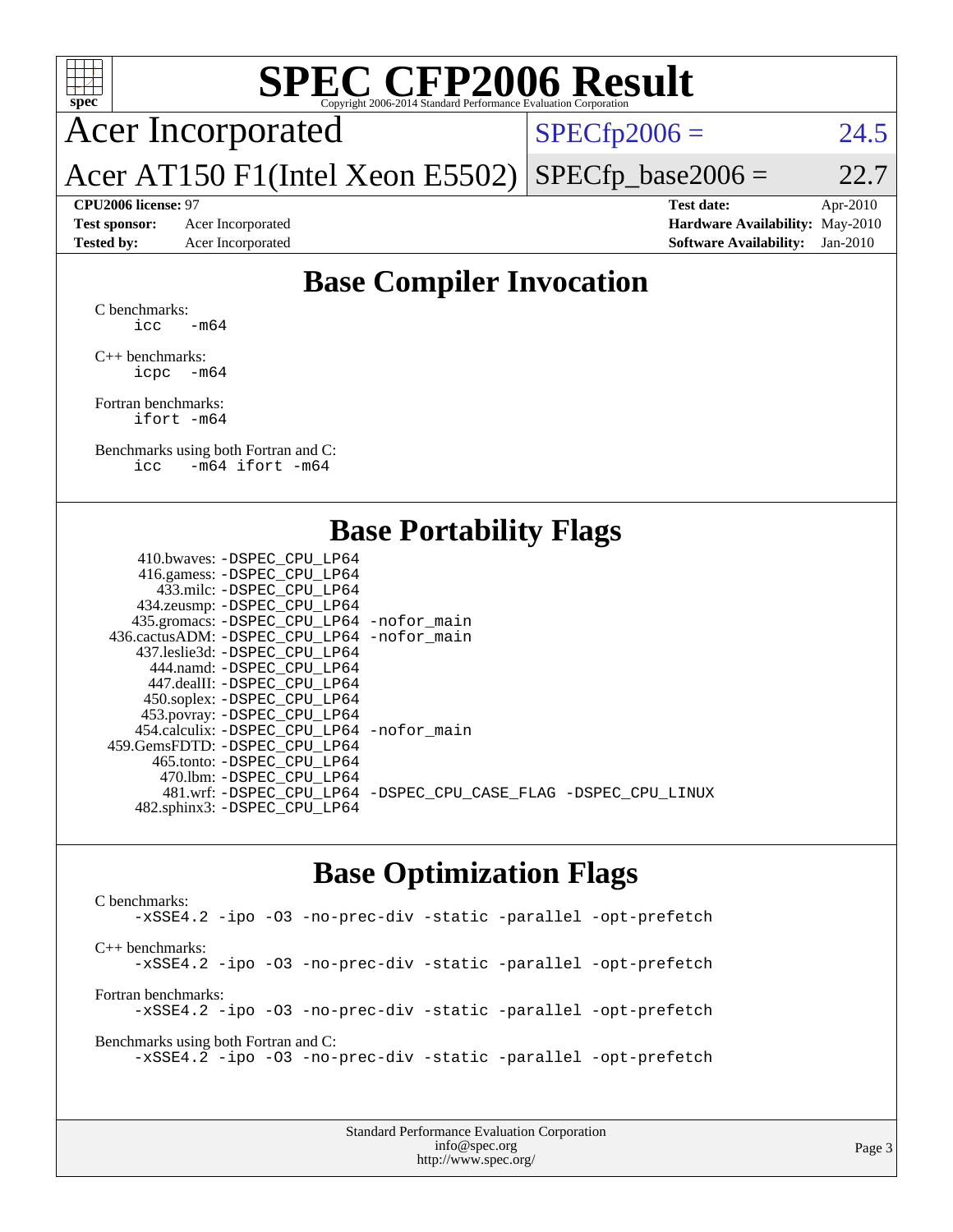

# **[SPEC CFP2006 Result](http://www.spec.org/auto/cpu2006/Docs/result-fields.html#SPECCFP2006Result)**

Acer Incorporated

 $SPECfp2006 = 24.5$  $SPECfp2006 = 24.5$ 

Acer AT150 F1(Intel Xeon E5502)  $SPECTp\_base2006 = 22.7$ 

**[Test sponsor:](http://www.spec.org/auto/cpu2006/Docs/result-fields.html#Testsponsor)** Acer Incorporated **[Hardware Availability:](http://www.spec.org/auto/cpu2006/Docs/result-fields.html#HardwareAvailability)** May-2010

**[CPU2006 license:](http://www.spec.org/auto/cpu2006/Docs/result-fields.html#CPU2006license)** 97 **[Test date:](http://www.spec.org/auto/cpu2006/Docs/result-fields.html#Testdate)** Apr-2010 **[Tested by:](http://www.spec.org/auto/cpu2006/Docs/result-fields.html#Testedby)** Acer Incorporated **[Software Availability:](http://www.spec.org/auto/cpu2006/Docs/result-fields.html#SoftwareAvailability)** Jan-2010

# **[Peak Compiler Invocation](http://www.spec.org/auto/cpu2006/Docs/result-fields.html#PeakCompilerInvocation)**

[C benchmarks](http://www.spec.org/auto/cpu2006/Docs/result-fields.html#Cbenchmarks):  $\text{icc}$   $-\text{m64}$ 

[C++ benchmarks:](http://www.spec.org/auto/cpu2006/Docs/result-fields.html#CXXbenchmarks) [icpc -m64](http://www.spec.org/cpu2006/results/res2010q3/cpu2006-20100608-11697.flags.html#user_CXXpeak_intel_icpc_64bit_bedb90c1146cab66620883ef4f41a67e)

[Fortran benchmarks](http://www.spec.org/auto/cpu2006/Docs/result-fields.html#Fortranbenchmarks): [ifort -m64](http://www.spec.org/cpu2006/results/res2010q3/cpu2006-20100608-11697.flags.html#user_FCpeak_intel_ifort_64bit_ee9d0fb25645d0210d97eb0527dcc06e)

[Benchmarks using both Fortran and C](http://www.spec.org/auto/cpu2006/Docs/result-fields.html#BenchmarksusingbothFortranandC): [icc -m64](http://www.spec.org/cpu2006/results/res2010q3/cpu2006-20100608-11697.flags.html#user_CC_FCpeak_intel_icc_64bit_0b7121f5ab7cfabee23d88897260401c) [ifort -m64](http://www.spec.org/cpu2006/results/res2010q3/cpu2006-20100608-11697.flags.html#user_CC_FCpeak_intel_ifort_64bit_ee9d0fb25645d0210d97eb0527dcc06e)

### **[Peak Portability Flags](http://www.spec.org/auto/cpu2006/Docs/result-fields.html#PeakPortabilityFlags)**

Same as Base Portability Flags

# **[Peak Optimization Flags](http://www.spec.org/auto/cpu2006/Docs/result-fields.html#PeakOptimizationFlags)**

[C benchmarks](http://www.spec.org/auto/cpu2006/Docs/result-fields.html#Cbenchmarks):

 433.milc: [-xSSE4.2](http://www.spec.org/cpu2006/results/res2010q3/cpu2006-20100608-11697.flags.html#user_peakPASS2_CFLAGSPASS2_LDFLAGS433_milc_f-xSSE42_f91528193cf0b216347adb8b939d4107)(pass 2) [-prof-gen](http://www.spec.org/cpu2006/results/res2010q3/cpu2006-20100608-11697.flags.html#user_peakPASS1_CFLAGSPASS1_LDFLAGS433_milc_prof_gen_e43856698f6ca7b7e442dfd80e94a8fc)(pass 1) [-ipo](http://www.spec.org/cpu2006/results/res2010q3/cpu2006-20100608-11697.flags.html#user_peakPASS2_CFLAGSPASS2_LDFLAGS433_milc_f-ipo)(pass 2) [-O3](http://www.spec.org/cpu2006/results/res2010q3/cpu2006-20100608-11697.flags.html#user_peakPASS2_CFLAGSPASS2_LDFLAGS433_milc_f-O3)(pass 2) [-no-prec-div](http://www.spec.org/cpu2006/results/res2010q3/cpu2006-20100608-11697.flags.html#user_peakPASS2_CFLAGSPASS2_LDFLAGS433_milc_f-no-prec-div)(pass 2) [-static](http://www.spec.org/cpu2006/results/res2010q3/cpu2006-20100608-11697.flags.html#user_peakPASS2_CFLAGSPASS2_LDFLAGS433_milc_f-static)(pass 2) [-prof-use](http://www.spec.org/cpu2006/results/res2010q3/cpu2006-20100608-11697.flags.html#user_peakPASS2_CFLAGSPASS2_LDFLAGS433_milc_prof_use_bccf7792157ff70d64e32fe3e1250b55)(pass 2) [-ansi-alias](http://www.spec.org/cpu2006/results/res2010q3/cpu2006-20100608-11697.flags.html#user_peakOPTIMIZE433_milc_f-ansi-alias)

 470.lbm: [-xSSE4.2](http://www.spec.org/cpu2006/results/res2010q3/cpu2006-20100608-11697.flags.html#user_peakPASS2_CFLAGSPASS2_LDFLAGS470_lbm_f-xSSE42_f91528193cf0b216347adb8b939d4107)(pass 2) [-prof-gen](http://www.spec.org/cpu2006/results/res2010q3/cpu2006-20100608-11697.flags.html#user_peakPASS1_CFLAGSPASS1_LDFLAGS470_lbm_prof_gen_e43856698f6ca7b7e442dfd80e94a8fc)(pass 1) [-ipo](http://www.spec.org/cpu2006/results/res2010q3/cpu2006-20100608-11697.flags.html#user_peakPASS2_CFLAGSPASS2_LDFLAGS470_lbm_f-ipo)(pass 2) [-O3](http://www.spec.org/cpu2006/results/res2010q3/cpu2006-20100608-11697.flags.html#user_peakPASS2_CFLAGSPASS2_LDFLAGS470_lbm_f-O3)(pass 2) [-no-prec-div](http://www.spec.org/cpu2006/results/res2010q3/cpu2006-20100608-11697.flags.html#user_peakPASS2_CFLAGSPASS2_LDFLAGS470_lbm_f-no-prec-div)(pass 2) [-static](http://www.spec.org/cpu2006/results/res2010q3/cpu2006-20100608-11697.flags.html#user_peakPASS2_CFLAGSPASS2_LDFLAGS470_lbm_f-static)(pass 2) [-prof-use](http://www.spec.org/cpu2006/results/res2010q3/cpu2006-20100608-11697.flags.html#user_peakPASS2_CFLAGSPASS2_LDFLAGS470_lbm_prof_use_bccf7792157ff70d64e32fe3e1250b55)(pass 2) [-parallel](http://www.spec.org/cpu2006/results/res2010q3/cpu2006-20100608-11697.flags.html#user_peakOPTIMIZE470_lbm_f-parallel) [-ansi-alias](http://www.spec.org/cpu2006/results/res2010q3/cpu2006-20100608-11697.flags.html#user_peakOPTIMIZE470_lbm_f-ansi-alias) [-auto-ilp32](http://www.spec.org/cpu2006/results/res2010q3/cpu2006-20100608-11697.flags.html#user_peakCOPTIMIZE470_lbm_f-auto-ilp32)

 482.sphinx3: [-xSSE4.2](http://www.spec.org/cpu2006/results/res2010q3/cpu2006-20100608-11697.flags.html#user_peakOPTIMIZE482_sphinx3_f-xSSE42_f91528193cf0b216347adb8b939d4107) [-ipo](http://www.spec.org/cpu2006/results/res2010q3/cpu2006-20100608-11697.flags.html#user_peakOPTIMIZE482_sphinx3_f-ipo) [-O3](http://www.spec.org/cpu2006/results/res2010q3/cpu2006-20100608-11697.flags.html#user_peakOPTIMIZE482_sphinx3_f-O3) [-no-prec-div](http://www.spec.org/cpu2006/results/res2010q3/cpu2006-20100608-11697.flags.html#user_peakOPTIMIZE482_sphinx3_f-no-prec-div) [-static](http://www.spec.org/cpu2006/results/res2010q3/cpu2006-20100608-11697.flags.html#user_peakOPTIMIZE482_sphinx3_f-static) [-auto-ilp32](http://www.spec.org/cpu2006/results/res2010q3/cpu2006-20100608-11697.flags.html#user_peakCOPTIMIZE482_sphinx3_f-auto-ilp32) [-unroll2](http://www.spec.org/cpu2006/results/res2010q3/cpu2006-20100608-11697.flags.html#user_peakCOPTIMIZE482_sphinx3_f-unroll_784dae83bebfb236979b41d2422d7ec2)

[C++ benchmarks:](http://www.spec.org/auto/cpu2006/Docs/result-fields.html#CXXbenchmarks)

 444.namd: [-xSSE4.2](http://www.spec.org/cpu2006/results/res2010q3/cpu2006-20100608-11697.flags.html#user_peakPASS2_CXXFLAGSPASS2_LDFLAGS444_namd_f-xSSE42_f91528193cf0b216347adb8b939d4107)(pass 2) [-prof-gen](http://www.spec.org/cpu2006/results/res2010q3/cpu2006-20100608-11697.flags.html#user_peakPASS1_CXXFLAGSPASS1_LDFLAGS444_namd_prof_gen_e43856698f6ca7b7e442dfd80e94a8fc)(pass 1) [-ipo](http://www.spec.org/cpu2006/results/res2010q3/cpu2006-20100608-11697.flags.html#user_peakPASS2_CXXFLAGSPASS2_LDFLAGS444_namd_f-ipo)(pass 2) [-O3](http://www.spec.org/cpu2006/results/res2010q3/cpu2006-20100608-11697.flags.html#user_peakPASS2_CXXFLAGSPASS2_LDFLAGS444_namd_f-O3)(pass 2) [-no-prec-div](http://www.spec.org/cpu2006/results/res2010q3/cpu2006-20100608-11697.flags.html#user_peakPASS2_CXXFLAGSPASS2_LDFLAGS444_namd_f-no-prec-div)(pass 2) [-static](http://www.spec.org/cpu2006/results/res2010q3/cpu2006-20100608-11697.flags.html#user_peakPASS2_CXXFLAGSPASS2_LDFLAGS444_namd_f-static)(pass 2) [-prof-use](http://www.spec.org/cpu2006/results/res2010q3/cpu2006-20100608-11697.flags.html#user_peakPASS2_CXXFLAGSPASS2_LDFLAGS444_namd_prof_use_bccf7792157ff70d64e32fe3e1250b55)(pass 2) [-fno-alias](http://www.spec.org/cpu2006/results/res2010q3/cpu2006-20100608-11697.flags.html#user_peakOPTIMIZE444_namd_f-no-alias_694e77f6c5a51e658e82ccff53a9e63a) [-auto-ilp32](http://www.spec.org/cpu2006/results/res2010q3/cpu2006-20100608-11697.flags.html#user_peakCXXOPTIMIZE444_namd_f-auto-ilp32)

 447.dealII: [-xSSE4.2](http://www.spec.org/cpu2006/results/res2010q3/cpu2006-20100608-11697.flags.html#user_peakPASS2_CXXFLAGSPASS2_LDFLAGS447_dealII_f-xSSE42_f91528193cf0b216347adb8b939d4107)(pass 2) [-prof-gen](http://www.spec.org/cpu2006/results/res2010q3/cpu2006-20100608-11697.flags.html#user_peakPASS1_CXXFLAGSPASS1_LDFLAGS447_dealII_prof_gen_e43856698f6ca7b7e442dfd80e94a8fc)(pass 1) [-ipo](http://www.spec.org/cpu2006/results/res2010q3/cpu2006-20100608-11697.flags.html#user_peakPASS2_CXXFLAGSPASS2_LDFLAGS447_dealII_f-ipo)(pass 2) [-O3](http://www.spec.org/cpu2006/results/res2010q3/cpu2006-20100608-11697.flags.html#user_peakPASS2_CXXFLAGSPASS2_LDFLAGS447_dealII_f-O3)(pass 2) [-no-prec-div](http://www.spec.org/cpu2006/results/res2010q3/cpu2006-20100608-11697.flags.html#user_peakPASS2_CXXFLAGSPASS2_LDFLAGS447_dealII_f-no-prec-div)(pass 2) [-static](http://www.spec.org/cpu2006/results/res2010q3/cpu2006-20100608-11697.flags.html#user_peakPASS2_CXXFLAGSPASS2_LDFLAGS447_dealII_f-static)(pass 2) [-prof-use](http://www.spec.org/cpu2006/results/res2010q3/cpu2006-20100608-11697.flags.html#user_peakPASS2_CXXFLAGSPASS2_LDFLAGS447_dealII_prof_use_bccf7792157ff70d64e32fe3e1250b55)(pass 2) [-unroll2](http://www.spec.org/cpu2006/results/res2010q3/cpu2006-20100608-11697.flags.html#user_peakOPTIMIZE447_dealII_f-unroll_784dae83bebfb236979b41d2422d7ec2) [-ansi-alias](http://www.spec.org/cpu2006/results/res2010q3/cpu2006-20100608-11697.flags.html#user_peakOPTIMIZE447_dealII_f-ansi-alias) [-scalar-rep-](http://www.spec.org/cpu2006/results/res2010q3/cpu2006-20100608-11697.flags.html#user_peakOPTIMIZE447_dealII_f-disablescalarrep_abbcad04450fb118e4809c81d83c8a1d) [-auto-ilp32](http://www.spec.org/cpu2006/results/res2010q3/cpu2006-20100608-11697.flags.html#user_peakCXXOPTIMIZE447_dealII_f-auto-ilp32)

 450.soplex: [-xSSE4.2](http://www.spec.org/cpu2006/results/res2010q3/cpu2006-20100608-11697.flags.html#user_peakPASS2_CXXFLAGSPASS2_LDFLAGS450_soplex_f-xSSE42_f91528193cf0b216347adb8b939d4107)(pass 2) [-prof-gen](http://www.spec.org/cpu2006/results/res2010q3/cpu2006-20100608-11697.flags.html#user_peakPASS1_CXXFLAGSPASS1_LDFLAGS450_soplex_prof_gen_e43856698f6ca7b7e442dfd80e94a8fc)(pass 1) [-ipo](http://www.spec.org/cpu2006/results/res2010q3/cpu2006-20100608-11697.flags.html#user_peakPASS2_CXXFLAGSPASS2_LDFLAGS450_soplex_f-ipo)(pass 2) [-O3](http://www.spec.org/cpu2006/results/res2010q3/cpu2006-20100608-11697.flags.html#user_peakPASS2_CXXFLAGSPASS2_LDFLAGS450_soplex_f-O3)(pass 2) [-no-prec-div](http://www.spec.org/cpu2006/results/res2010q3/cpu2006-20100608-11697.flags.html#user_peakPASS2_CXXFLAGSPASS2_LDFLAGS450_soplex_f-no-prec-div)(pass 2) [-static](http://www.spec.org/cpu2006/results/res2010q3/cpu2006-20100608-11697.flags.html#user_peakPASS2_CXXFLAGSPASS2_LDFLAGS450_soplex_f-static)(pass 2) [-prof-use](http://www.spec.org/cpu2006/results/res2010q3/cpu2006-20100608-11697.flags.html#user_peakPASS2_CXXFLAGSPASS2_LDFLAGS450_soplex_prof_use_bccf7792157ff70d64e32fe3e1250b55)(pass 2) [-opt-malloc-options=3](http://www.spec.org/cpu2006/results/res2010q3/cpu2006-20100608-11697.flags.html#user_peakOPTIMIZE450_soplex_f-opt-malloc-options_13ab9b803cf986b4ee62f0a5998c2238) [-auto-ilp32](http://www.spec.org/cpu2006/results/res2010q3/cpu2006-20100608-11697.flags.html#user_peakCXXOPTIMIZE450_soplex_f-auto-ilp32)

Continued on next page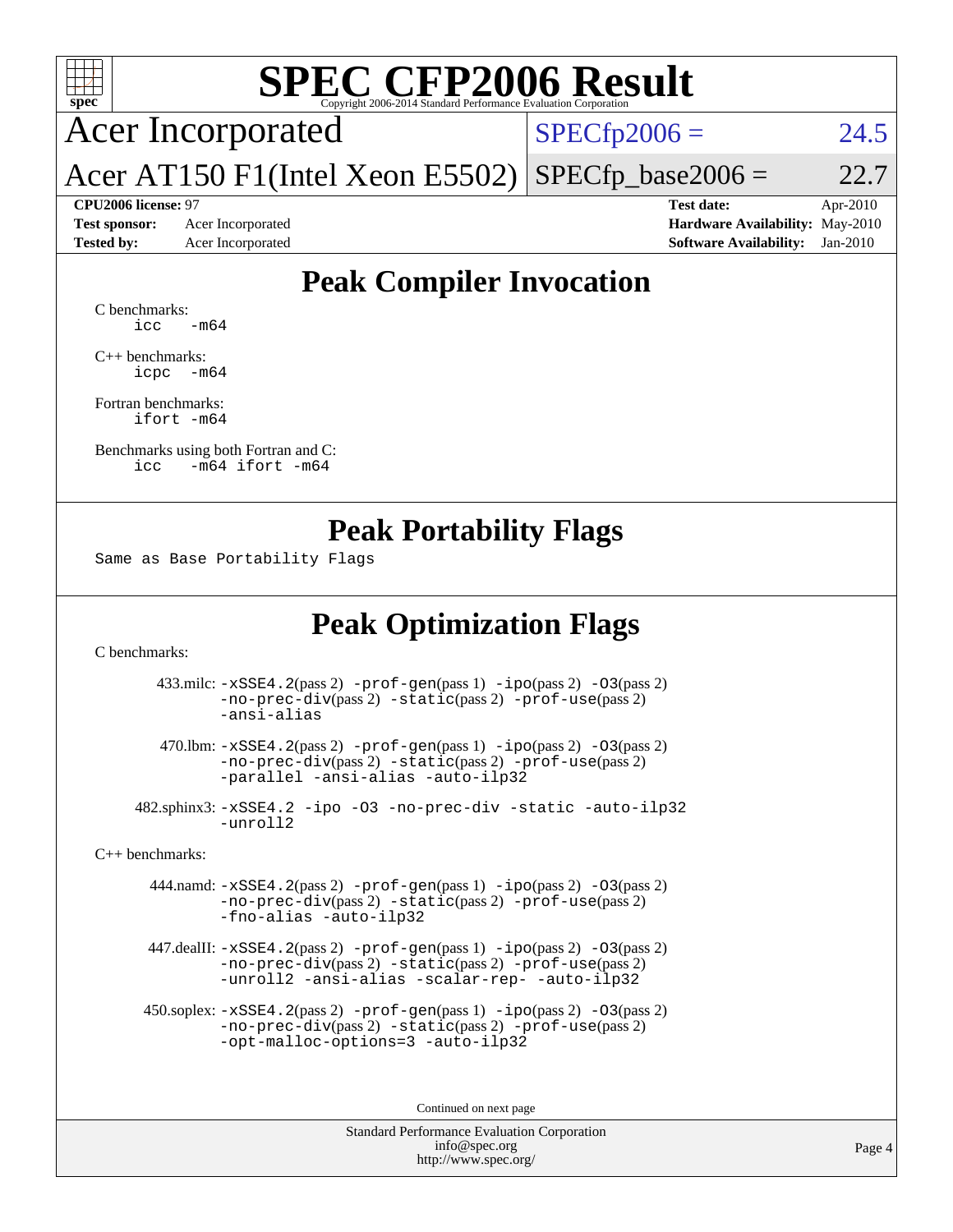| <b>SPEC CFP2006 Result</b><br>$spec^{\circ}$<br>Copyright 2006-2014 Standard Performance Evaluation Corporation                                                                                    |                                                                                                                 |
|----------------------------------------------------------------------------------------------------------------------------------------------------------------------------------------------------|-----------------------------------------------------------------------------------------------------------------|
| <b>Acer Incorporated</b>                                                                                                                                                                           | $SPECfp2006 =$<br>24.5                                                                                          |
| Acer AT150 F1(Intel Xeon E5502)                                                                                                                                                                    | $SPECfp\_base2006 =$<br>22.7                                                                                    |
| CPU2006 license: 97<br><b>Test sponsor:</b><br>Acer Incorporated<br><b>Tested by:</b><br>Acer Incorporated                                                                                         | <b>Test date:</b><br>Apr-2010<br>Hardware Availability: May-2010<br><b>Software Availability:</b><br>$Jan-2010$ |
| <b>Peak Optimization Flags (Continued)</b>                                                                                                                                                         |                                                                                                                 |
| 453.povray: -xSSE4.2(pass 2) -prof-gen(pass 1) -ipo(pass 2) -03(pass 2)<br>$-no-prec-div(pass 2) -static(pass 2) -prof-use(pass 2)$<br>-unroll4 -ansi-alias                                        |                                                                                                                 |
| Fortran benchmarks:                                                                                                                                                                                |                                                                                                                 |
| 410.bwaves: -xSSE4.2 -ipo -03 -no-prec-div -static -opt-prefetch<br>-parallel                                                                                                                      |                                                                                                                 |
| 416.gamess: $-xSSE4$ . 2(pass 2) $-prof-gen(pass 1) -ipo(pass 2) -O3(pass 2)$<br>-no-prec-div(pass 2) -static(pass 2) -prof-use(pass 2)<br>-unroll2 -Ob0 -ansi-alias -scalar-rep-                  |                                                                                                                 |
| $434$ .zeusmp: basepeak = yes                                                                                                                                                                      |                                                                                                                 |
| $437$ .leslie3d: basepeak = yes                                                                                                                                                                    |                                                                                                                 |
| 459.GemsFDTD: -xSSE4.2(pass 2) -prof-gen(pass 1) -ipo(pass 2) -03(pass 2)<br>-no-prec-div(pass 2) -static(pass 2) -prof-use(pass 2)<br>-unroll2 -0b0 -opt-prefetch -parallel                       |                                                                                                                 |
| $465$ .tonto: $-xSSE4$ . $2(pass 2)$ -prof-gen(pass 1) -ipo(pass 2) -03(pass 2)<br>$-no-prec-div(pass 2) -static(pass 2) -prof-use(pass 2)$<br>-inline-calloc -opt-malloc-options=3 -auto -unroll4 |                                                                                                                 |
| Benchmarks using both Fortran and C:                                                                                                                                                               |                                                                                                                 |
| 435.gromacs: -xSSE4.2(pass 2) -prof-gen(pass 1) -ipo(pass 2) -03(pass 2)<br>-no-prec-div(pass 2) -static(pass 2) -prof-use(pass 2)<br>-opt-prefetch -auto-ilp32                                    |                                                                                                                 |
| $436.cactusADM: -xSSE4.2(pass 2) -prof-gen(pass 1) -ipo(pass 2) -03(pass 2)$<br>$-no-prec-div(pass 2) -static(pass 2) -prot-use(pass 2)$<br>-unroll2 -opt-prefetch -parallel -auto-ilp32           |                                                                                                                 |
| 454.calculix: -xSSE4.2 -ipo -03 -no-prec-div -static -auto-ilp32                                                                                                                                   |                                                                                                                 |
| 481.wrf: Same as 454.calculix                                                                                                                                                                      |                                                                                                                 |
| The flags file that was used to format this result can be browsed at<br>http://www.spec.org/cpu2006/flags/Intel-ic11.1-linux64-revE.20100316.html                                                  |                                                                                                                 |
| You can also download the XML flags source by saving the following link:<br>http://www.spec.org/cpu2006/flags/Intel-ic11.1-linux64-revE.20100316.xml                                               |                                                                                                                 |
|                                                                                                                                                                                                    |                                                                                                                 |
|                                                                                                                                                                                                    |                                                                                                                 |
| Standard Performance Evaluation Corporation<br>info@spec.org<br>http://www.spec.org/                                                                                                               | Page 5                                                                                                          |